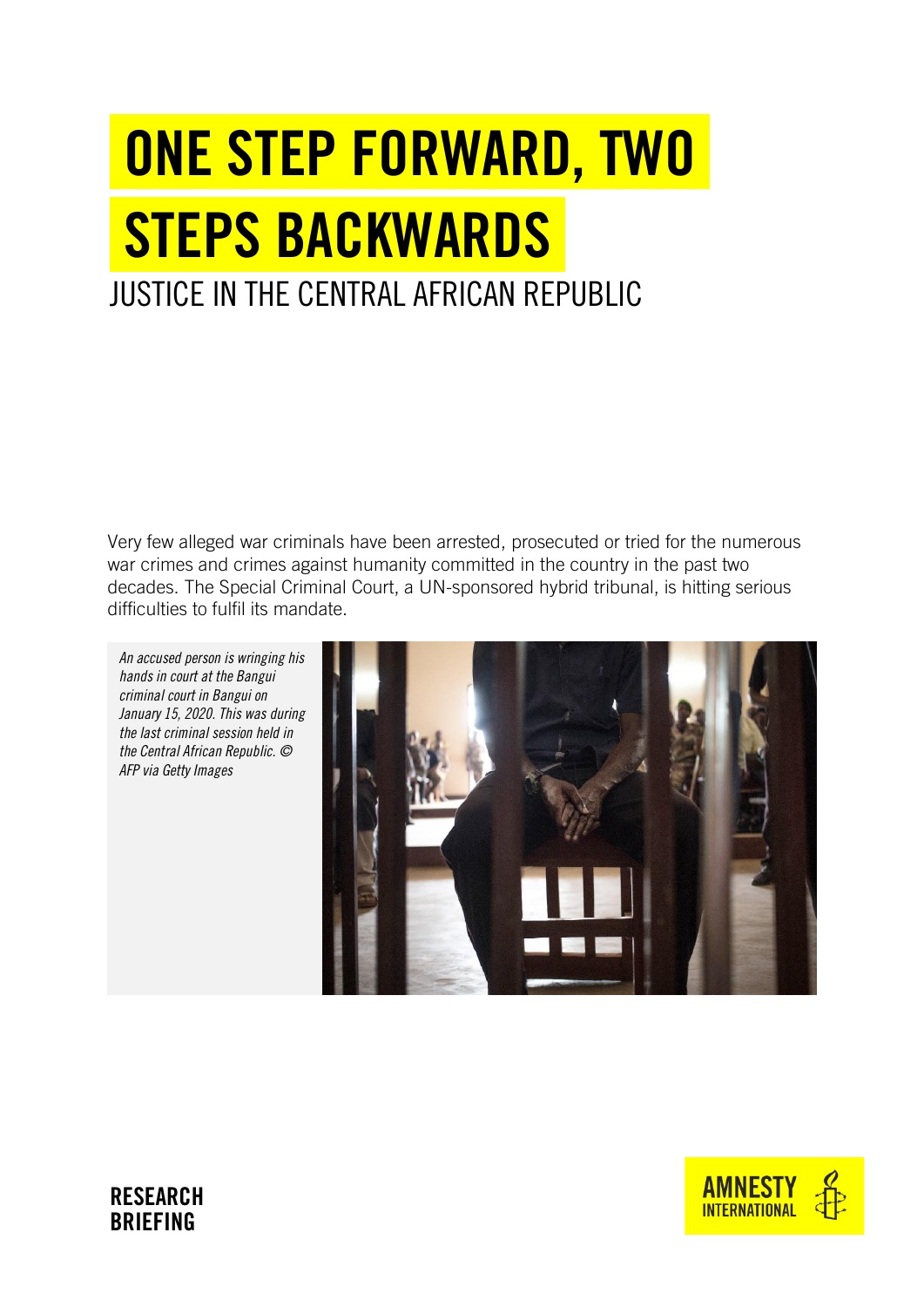## 1. EXECUTIVE SUMMARY

## *"We [need] to see the real persecutors being tried, those who may have been at the head of the state or state institutions, and the leaders of rebel groups."*

*A woman member of a civil society group, Bangui, October 2021*

The present briefing is based on information gathered on justice-related of the past year developments in Central African Republic (CAR) and interviews conducted with more than 40 people in Bangui in October 2021. It is a follow-up to Amnesty's report titled *"On trial, these warlords lowered their eyes", The Central African Republic's Challenging Pursuit of Justice*, published in October 2020.

CAR has suffered waves of violence and armed conflicts since 2002, with numerous crimes under international law being committed with impunity. In December 2020, a new presidential election took place which led to a period of renewed violence, accompanied by human rights violations and abuses by armed groups, CAR military and their allies.

But, despite CAR government's promises, very few individuals suspected of criminal responsibility for war crimes or crimes against humanity in CAR have been arrested, prosecuted or tried to date. In early 2020, five anti-Balaka leaders – Kevin Bere Bere, Romaric Mandago, Crepin Wakanam, Patrick Gbiako and Yembeline Mbenguia Alpha – were found guilty for the killings of 72 people during the 13 May 2017 attack in Bangassou by a criminal court in Bangui. In parallel, a few trials are ongoing at the ICC – those of Ngaissona, Yekatom and Said.

The Special Criminal Court (SCC), a UN-sponsored hybrid court based in Bangui, was created to fill this accountability gap, as a complementary mechanism to the ICC and the ordinary criminal courts. It started its work over 3 years ago, but it is hitting a major difficulty: the arrest warrants the Court issued are not carried out. At least 25 suspects are subject to arrest warrants but CAR police forces nor MINUSCA is arresting them. In fact, one suspect, Hassan Bouba Ali, was arrested in November 2021 only to be released a few days later by CAR *gendarmerie*, by force and without authorisation from the judges. CAR authorities released a suspect in a move which defies judicial authority, violates the law and their commitments, and disregards victims and survivors' rights to truth and justice.

In parallel, CAR criminal courts have completely stopped their criminal sessions for over 20 months, leaving victims with no recourse and accused people in pre-trial detention for unreasonable periods of time. Military courts on the other hand have resumed their activities, however they appear to exercise jurisdiction over cases of crimes committed against civilians, which should be brought to ordinary courts or the SCC instead.

CAR authorities and partners, including the UN, partner States and donors, must take all feasible measures to fulfil their commitments towards accountability, including by pushing for, and assisting in, the arrests and prosecutions of all suspects, regardless of the rank or political position they hold. More also needs to be done to ensure the independence and transparency of the SCC, in particular through the transfer of its financial and administrative management to a fully operationalized Registry within the Court and through better communication about ongoing cases before the SCC.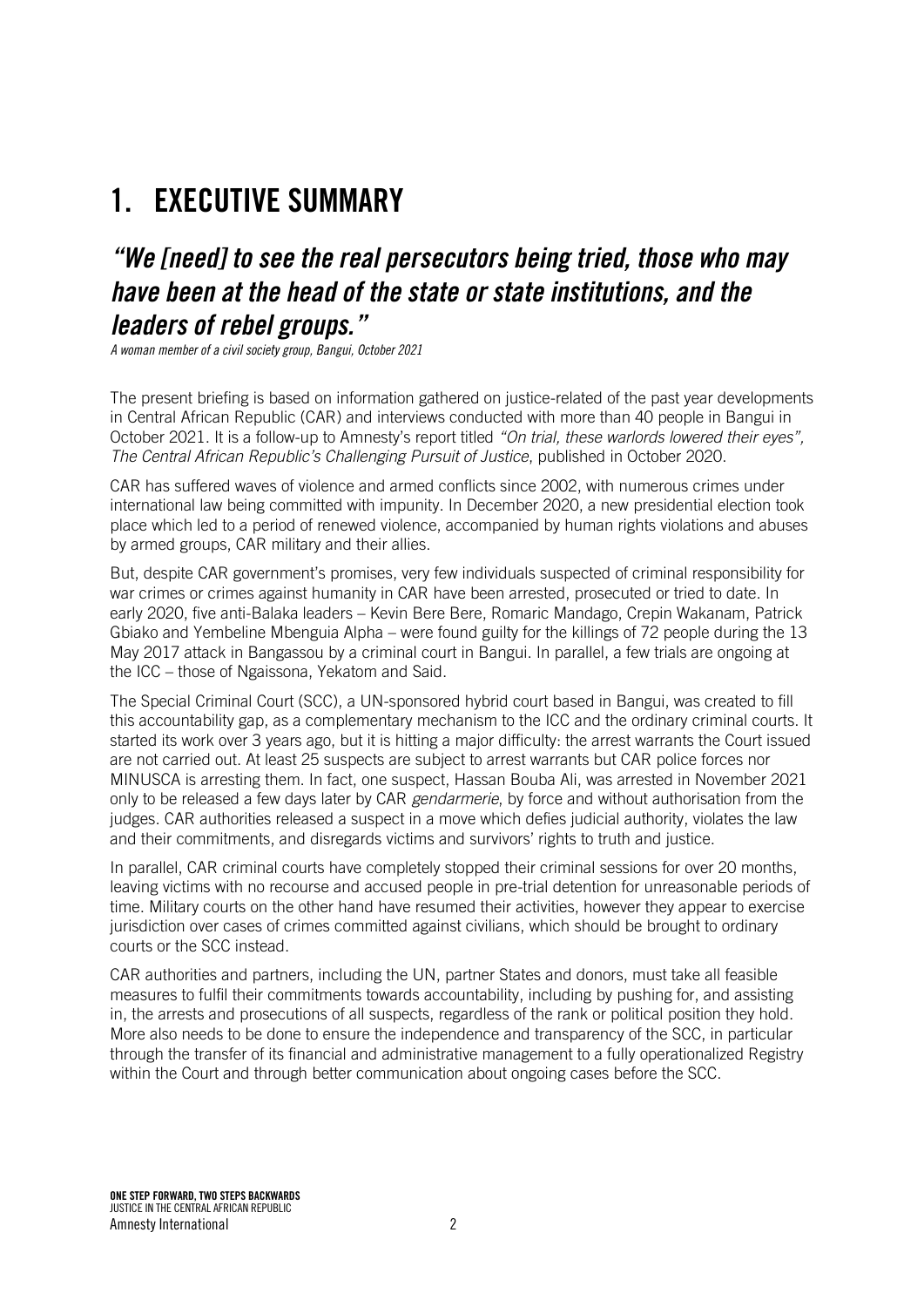# 2. BACKGROUND

#### 2.1 METHODOLOGY

From 17 to 28 October 2021, delegates visited Central African Republic (CAR) and had 35 meetings with 44 people, including 33 men and 11 women, from government, civil society, media, international NGOs, diplomats, Central African judicial system including the Special Criminal Court and ordinary tribunals, and the International Criminal Court. In addition to the interviews, the delegates also analysed various documents including legal texts, UN and NGO reports, and speeches made by the authorities in the context of the fight against impunity.

Letters were also sent to CAR Ministry of Justice, the MINUSCA and the UNDP for additional information and reply on 22 November 2021. On 2 December, the UNDP offered to organize a meeting rather than respond by writing, and on 3 December the MINUSCA replied through a confidential letter. As of 6 December, no response was received from the Ministry of Justice.

The present briefing is intended to be an update and follow-up to Amnesty's report titled "On trial, these warlords lowered their eyes", The Central African Republic's Challenging Pursuit of Justice, published in October 2020. 1

#### 2.2 SITUATION IN CAR

CAR has suffered waves of violence and armed conflicts since 2002, with numerous crimes under international law and other serious violations and abuses of human rights being committed with impunity. Thousands of civilians were killed, raped, abducted, mutilated, wounded, displaced or had their homes burned. These war crimes and crimes against humanity were committed especially in the 2002-2003<sup>2</sup> conflict between troops of the former President Ange-Félix Patassé and armed groups headed by François Bozizé, and after 2012 by the Seleka, initially led by former President Michel Djotodia and the anti-Balaka groups associated with Bozizé. Despite the presence of UN peacekeeping forces since 2013<sup>3</sup> and successive negotiations to end violence, including the February 2019 peace agreement, violence continues to this day, with regular attacks against civilian populations, killings and other crimes by armed groups, CAR military and their allies.

Presidential elections were held on 27 December 2020. President Faustin-Archange Touadera was reelected for a 5-year term in 2021 after the confirmation of the results by the Constitutional Court on 18 January 2021. <sup>4</sup> Prior to this, on 3 December 2020, the candidacy of Francois Bozizé, was invalidated by the Constitutional Court.<sup>5</sup> The latter has been wanted under an international arrest warrant since May 2013<sup>6</sup> on charges of murder, arrest, detention, arbitrary sequestration, torture, summary and extrajudicial executions.

On 17 December 2020, six armed groups merged to create the Coalition of Patriots for Change

<sup>&</sup>lt;sup>1</sup> Amnesty International, "On trial, these warlords lowered their eyes", The Central African Republic's Challenging Pursuit of Justice, (thereafter 'the 2020 report'), (Index AFR 19/3185/2020), October 2020[, amnesty.org/en/documents/afr19/3185/2020/en/](https://www.amnesty.org/en/documents/afr19/3185/2020/en/)

<sup>&</sup>lt;sup>2</sup> Rapport du projet mapping documentant les violations du droit international des droits de l'Homme et du droit international commises sur le territoire de la République Centrafricaine de janvier 2003 à décembre 2015 ; Rapport du Secrétaire général des Nations-Unies sur la situation au Tchad et en République Centrafricaine, 2006[, un.org/fr/documents/view\\_doc.asp?symbol=s/2006/1019](http://un.org/fr/documents/view_doc.asp?symbol=s/2006/1019)

<sup>&</sup>lt;sup>3</sup> Amnesty International, *Central African Republic: Human rights crisis spiraling out of control*, October 2013 (index AFR 19/003/2013), [amnesty.org/en/documents/AFR19/003/2013/en/](http://www.amnesty.org/en/documents/AFR19/003/2013/en/)

<sup>4</sup> France 24, « Centrafrique : la réélection du président Touadéra validée par la Cour constitutionnelle », 18 January 2021, [france24.com/fr/afrique/20210118-centrafrique-la-r%C3%A9%C3%A9lection-du-pr%C3%A9sident-touad%C3%A9ra-valid%C3%A9e-par-la-cour](https://www.france24.com/fr/afrique/20210118-centrafrique-la-r%C3%A9%C3%A9lection-du-pr%C3%A9sident-touad%C3%A9ra-valid%C3%A9e-par-la-cour-constitutionnelle)[constitutionnelle](https://www.france24.com/fr/afrique/20210118-centrafrique-la-r%C3%A9%C3%A9lection-du-pr%C3%A9sident-touad%C3%A9ra-valid%C3%A9e-par-la-cour-constitutionnelle)

<sup>5</sup> Cour Constitutionnelle, Decision N°026/CC/20 du 3 décembre 2020 arrêtant la liste definitive des candidats à l'élection présidentielle du 27 décembre 2020

<sup>6</sup> Mandat d'arrêt international contre l'ex-président centrafricain François Bozizé, 31 May 2021, reported by Le Monde,

[lemonde.fr/afrique/article/2013/05/31/mandat-d-arret-international-contre-l-ex-president-centrafricain-francois-bozize\\_3421866\\_3212.html](https://www.lemonde.fr/afrique/article/2013/05/31/mandat-d-arret-international-contre-l-ex-president-centrafricain-francois-bozize_3421866_3212.html)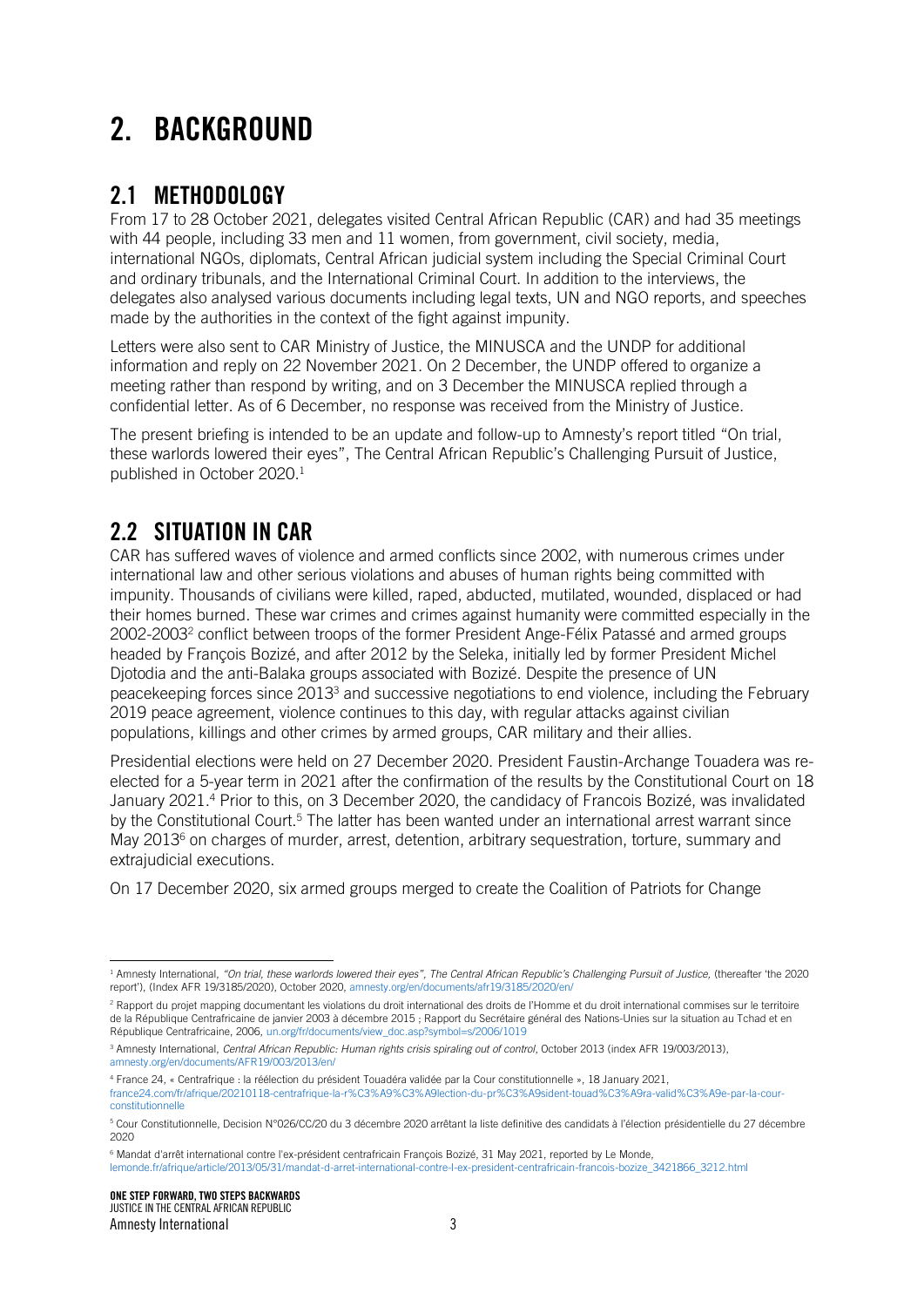(CPC).<sup>7</sup> On 18 December 2020, they launched a series of attacks on several cities<sup>8</sup> before attacking the capital Bangui on 13 January 2021.<sup>9</sup> The attack was repelled by the national armed forces, their allies (mercenaries, the Rwandan armed forces) and the peacekeepers of MINUSCA.<sup>10</sup>

The conflict then entered another phase - pushing the CPC back from the positions it had occupied. In this phase, the government again benefited from the support of mercenaries,<sup>11</sup> and Rwandan forces<sup>12</sup>. Numerous human rights violations and abuses were committed by all parties. There were several cases of summary executions, homicide, torture, looting, arson and sexual violence.<sup>13</sup>

In March 2021, the UN Working Group on the use of mercenaries as a means of violating human rights and impeding the exercise of the right of peoples to self-determination wrote a letter to the Central African Government bringing to its attention information on violations committed by mercenaries used alongside the National Forces, including extrajudicial executions, acts of torture and enforced disappearances.<sup>14</sup> The Government responded<sup>15</sup> by setting up a Commission of Inquiry into the subject. <sup>16</sup> In October 2021 the Minister of Justice hosted a press conference during which he announced the conclusions of the latter, without the report being made public. He claimed that while most of the violations had been committed by the CPC, "Russian instructors" and national forces had also committed violations. 17

It was in this context that CAR President affirmed on 16 July 2021, the start of the judicial year 2020- 2021, his "will to fight against social injustice and impunity." He added that he "believes that justice builds a nation, but impunity is the shame of the people." He also urged the Special Criminal Court (SCC) to "work tirelessly to ensure that investigations are completed, and that trials can come to light quickly."

## 3. ALLEGED RESPONSIBLE FOR WAR CRIMES AND CRIMES AGAINST HUMANITY IN CAR MOSTLY REMAIN FREE, EVEN WHEN SURIFCT TO ARREST WARRANTS

#### 3.1 VERY FEW INDIVIDUALS ARRESTED AND PROSECUTED TO DATE

Very few individuals suspected of criminal responsibility for war crimes or crimes against humanity in CAR have been arrested, prosecuted or tried to date. Jean-Pierre Bemba, president of a Congolese armed group which operated in CAR in 2002-2003, was arrested in 2008, transferred to the

<sup>&</sup>lt;sup>7</sup> Declaration de Kamba Koto, dénonciation de l'accord pour la paix et la réconciliation en République centrafricaine, 17 December 2020. The coalition is made up the Retour, Reclamation et Rehabilitation group (3R), the Unit for Peace in the Central African Republic (UPC), the Patriotic Movement for the Central African Republic (MPC), the Popular Front for the Renaissance of the Central African Republic (FPRC), and the two Anti-Balaka wings (Mokom and Ngaïssona).

<sup>8</sup> CPC, declaration numéro 1, 17 December 2020.

<sup>9</sup> La Croix, « Centrafrique: premières attaques rebelles aux environs de Bangui », 13 January 2021[, la-croix.com/Centrafrique-premieres-attaques](https://www.la-croix.com/Centrafrique-premieres-attaques-rebelles-contre-Bangui-2021-01-13-1301134642)[rebelles-contre-Bangui-2021-01-13-1301134642](https://www.la-croix.com/Centrafrique-premieres-attaques-rebelles-contre-Bangui-2021-01-13-1301134642)

<sup>&</sup>lt;sup>10</sup> AP, Central African Republic soldiers repel rebels at capital, 13 January 2021[, apnews.com/article/faustin-archange-touadera-bangui-elections-africa](https://apnews.com/article/faustin-archange-touadera-bangui-elections-africa-united-nations-abd7ee15e1864bf5d2321b30e9a4e6bc)[united-nations-abd7ee15e1864bf5d2321b30e9a4e6bc](https://apnews.com/article/faustin-archange-touadera-bangui-elections-africa-united-nations-abd7ee15e1864bf5d2321b30e9a4e6bc)

<sup>&</sup>lt;sup>11</sup> The UN authorized the deployment of Russian "instructors" to train the Central African army in 2018; however in 2021 we observed the direct involvement of the Russian private company Wagner, through its combatants, in the fighting of the conflict.FranceInfo « La Russie équipe et forme les soldats de l'armée en Centrafrique », 24 March 2018, francetvinfo.fr/monde/afrique/politique-africaine/la-russie-equipe-et-forme-les-soldats-de-larmeeen-centrafrique\_3056381.html

<sup>&</sup>lt;sup>12</sup> Ministry of Defence, Rwanda deploys force protection troops to Central African Republic, 20 December 2020, [mod.gov.rw/news-detail/rwanda](http://www.mod.gov.rw/news-detail/rwanda-deploys-force-protection-troops-to-central-african-republic)[deploys-force-protection-troops-to-central-african-republic](http://www.mod.gov.rw/news-detail/rwanda-deploys-force-protection-troops-to-central-african-republic)

<sup>13</sup> Amnesty International, « République centrafricaine. Une enquête d'Amnesty révèle l'horreur de violences liées au conflit et aux élections », 25 February 2021, [amnesty.org/fr/latest/press-release/2021/02/central-african-republic-amnesty-investigation-reveals-full-horror/](https://www.amnesty.org/fr/latest/press-release/2021/02/central-african-republic-amnesty-investigation-reveals-full-horror/)

<sup>14</sup> UN[, Letter](file:///C:/Users/abdoulaye.diarra/AppData/Local/Microsoft/Windows/INetCache/Content.Outlook/LQ9UDH2L/Letter) No. AL CAF 1/2021, 26 March 2021, spcommreports.ohchr.org/TMResultsBase/DownLoadPublicCommunicationFile?gId=26025

<sup>15</sup> Ministry of Foreign Affairs, Letter No. 0030/MAECE.21, 3 June 2021[, spcommreports.ohchr.org/TMResultsBase/DownLoadFile?gId=36387](https://spcommreports.ohchr.org/TMResultsBase/DownLoadFile?gId=36387)

<sup>16</sup> CAR government, Arrêté N°14/21/MIDHGS/ DIRCAB, 4 Mai 2021

<sup>&</sup>lt;sup>17</sup> RFI, « RCA : le rapport de synthèse de la commission d'enquête spéciale laisse des questions en suspens », 3 October 2021, [rfi.fr/fr/afrique/20211002-rca-le-rapport-de-synth%C3%A8se-de-la-commission-d-enqu%C3%AAte-sp%C3%A9ciale-laisse-des-questions-en-suspens](https://www.rfi.fr/fr/afrique/20211002-rca-le-rapport-de-synth%C3%A8se-de-la-commission-d-enqu%C3%AAte-sp%C3%A9ciale-laisse-des-questions-en-suspens)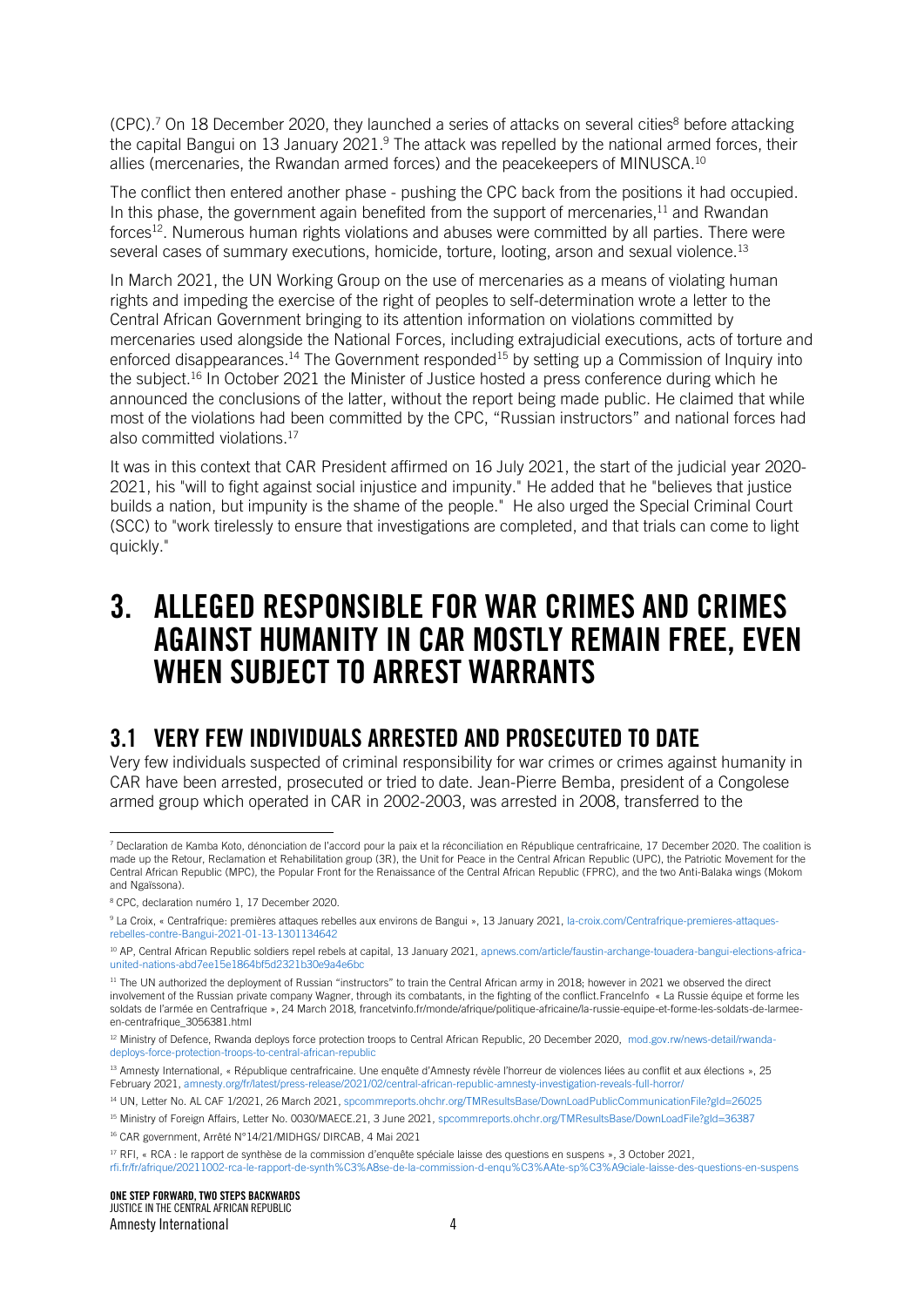International Criminal Court (ICC) and acquitted ten years later<sup>18</sup>. Then, in early 2020, five anti-Balaka leaders – Kevin Bere Bere, Romaric Mandago, Crepin Wakanam alias Pino Pino, Patrick Gbiako and Yembeline Mbenguia Alpha – were tried for the killings of 72 people during the 13 May 2017 attack in Bangassou and were found guilty of war crimes and crimes against humanity by the criminal court of Bangui. 19

A few other judicial proceedings have started. In 2018 two other anti-Balaka leaders Alfred Yekatom and Patrice-Edouard Ngaïssona were arrested; they are currently being tried at the ICC for various crimes, including attacks against civilians, killings, displacements, torture, use of child soldiers, persecution and other crimes allegedly committed between September 2013 and December 2014.<sup>20</sup> 21 other individuals were also arrested and brought before the SCC in 2019 and 2020, but charges pending against them are unknown (see box below).



*Advertising board informing the population about the opening of Said's confirmation of charges hearing before the ICC in the streets of Bangui, October 2021. © Amnesty International*

In addition, this year three notable additional arrests took place: ex-Seleka commander Mahamat Said Abdel Kani was handed over to the ICC in January 2021. He is suspected of involvement in crimes of torture, cruel treatment, enforced disappearance and persecution allegedly committed in Bangui in 2013<sup>21</sup>. Eugene Barret Ngaikosset<sup>22</sup> and Hassan Bouba Ali<sup>23</sup> were arrested in September and November 2021 respectively and brought before the SCC on charges of war crimes and crimes against humanity – further details on the charges have not been made public yet.

However, in a highly surprising and disappointing move, Hassan Bouba Ali was released a few days after his arrest, without authorisation from the SCC judges. Indeed, on 19 November he was brought before SCC investigating judges for his first appearance as a suspect in the presence of his lawyer. Upon request from his defence lawyer for additional time, judges ordered his pre-trial detention until 26 November, at which date another hearing would be organized.<sup>24</sup> In the morning of 26 November,

<sup>&</sup>lt;sup>18</sup> ICC, "Bemba case", [icc-cpi.int/car/bemba](https://www.icc-cpi.int/car/bemba)

<sup>19</sup> Amnesty International, 'the 2020 report', Chapter 5, Section 5.2.2. The written judgment was unfortunately still unavailable in October 2021 when Amnesty delegates travelled to Bangui.

<sup>20</sup> ICC, "Yekatom and Ngaissona case", [icc-cpi.int/carII/yekatom-nga%C3%AFssona](https://www.icc-cpi.int/carII/yekatom-nga%C3%AFssona)

<sup>21</sup> ICC, "Said case", [icc-cpi.int/carII/said](https://www.icc-cpi.int/carII/said)

<sup>22</sup> SCC, "Comparution initiale d'Eugène NGAIKOSSET devant la CPS", 10 September 2021, [cps-rca.cf/actualites/Comparution-initiale-d-](https://cps-rca.cf/actualites/Comparution-initiale-d-Euga%EF%BF%BDne-NGAIKOSSET-devant-la-CPS/94/)[Euga%EF%BF%BDne-NGAIKOSSET-devant-la-CPS/94/](https://cps-rca.cf/actualites/Comparution-initiale-d-Euga%EF%BF%BDne-NGAIKOSSET-devant-la-CPS/94/)

<sup>&</sup>lt;sup>23</sup> SCC, "Communiqué de presse officiel relatif à l'arrestation de Monsieur Hassan Bouba Ali », 22 November 2021[, cps-rca.cf/actualites/COMMUNIQUE-](https://cps-rca.cf/actualites/COMMUNIQUE-DE-PRESSE-OFFICIEL-RELATIF-A-L-ARRESTATION-DE-MONSIEUR-HASSAN-BOUBA-ALI/96/)[DE-PRESSE-OFFICIEL-RELATIF-A-L-ARRESTATION-DE-MONSIEUR-HASSAN-BOUBA-ALI/96/](https://cps-rca.cf/actualites/COMMUNIQUE-DE-PRESSE-OFFICIEL-RELATIF-A-L-ARRESTATION-DE-MONSIEUR-HASSAN-BOUBA-ALI/96/) ; Justice Info.Net, « Hassan Bouba : a rebel minister before the Special Court », 23 November 2021[, justiceinfo.net/en/84610-hassan-bouba-rebel-minister-before-special-court.html](https://www.justiceinfo.net/en/84610-hassan-bouba-rebel-minister-before-special-court.html)

<sup>&</sup>lt;sup>24</sup> SCC, Cabinet d'Instruction No. 1, Ordonnance aux fins d'incarcération, 19 November 2021, On file with Amnesty International ; SCC, « Communiqué de presse », 26 November 2021, [cps-rca.cf/documents/COMMUNIQUE\\_DE\\_PRESSE\\_CPS\\_2611.pdf](https://cps-rca.cf/documents/COMMUNIQUE_DE_PRESSE_CPS_2611.pdf)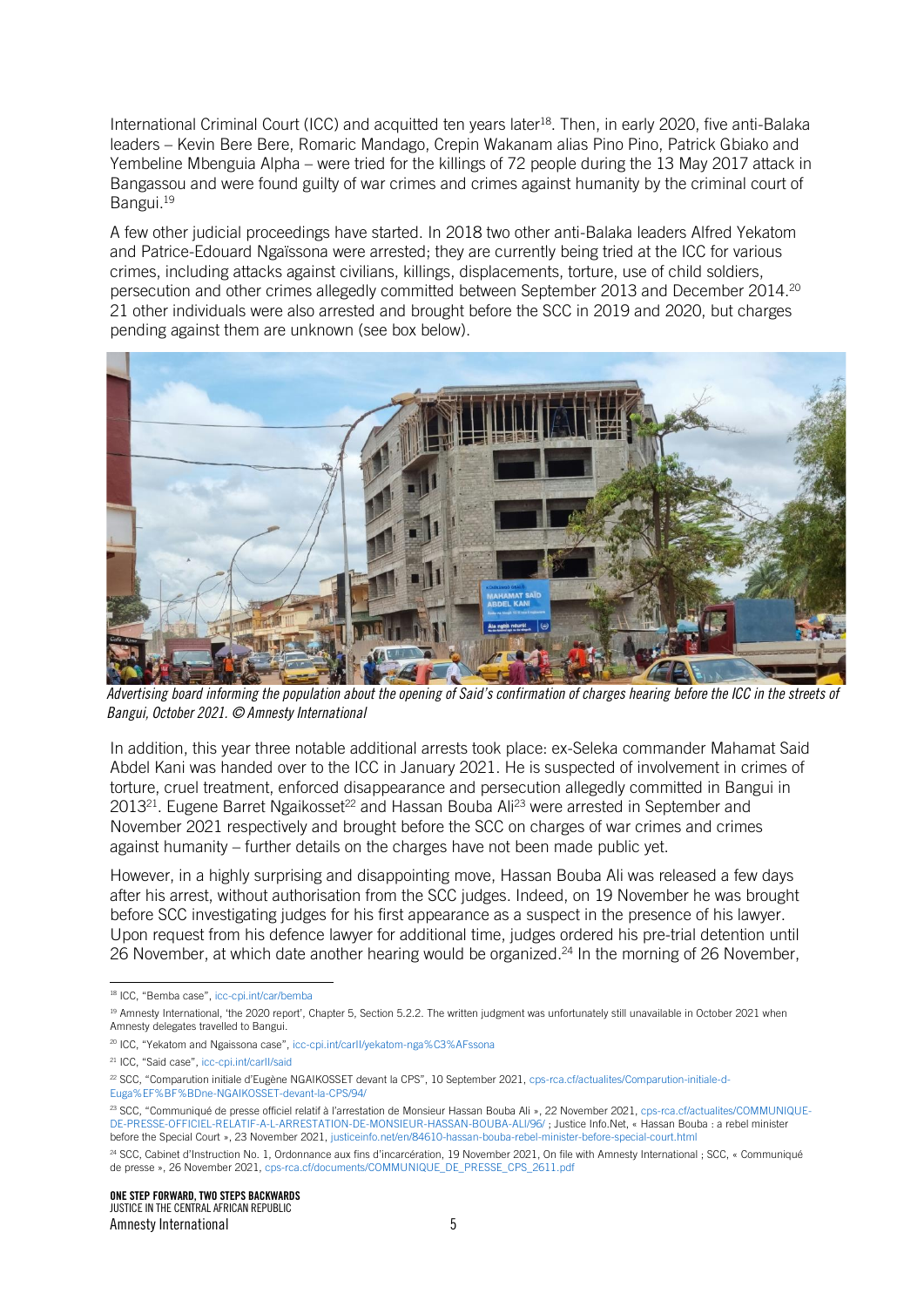the SCC unit in charge of bringing Hassan Bouba from the prison to the Court was refused access to the detention center. <sup>25</sup> Instead, he was released from prison that same day by CAR security forces (*gendarmerie*) and brought home, and thus also failed to go to his hearing. 26

The SCC qualified what happened as the escape of a suspect, constituting an obstacle to the proper functioning of justice. Many people among CAR civil society reacted with disapproval, anger or astonishment. <sup>27</sup> CAR bar association published a statement in which it "firmly condemns" what happened and called on all lawyers to go on strike<sup>28</sup>. Demonstrations in front of the SCC building were also organized by lawyers.



 $\cdots$ 

Mobilisation of Central African Republic lawyers for the Special Criminal Court continues in the fight against impunity. #CAR #SCC



12:55 PM · Dec 3, 2021 · Twitter for Android

*Screenshot of a [tweet](https://twitter.com/JFJustice/status/1466722691721928706?t=ftO5YWdGxyxPEgu5P2aD0A&s=08) posted by JFJustice on 3 December 2021.*

[radiondekeluka.org/actualites/justice/37801-centrafrique-vague-de-reactions-apres-l-extraction-de-hassan-bouba-ali.html](https://www.radiondekeluka.org/actualites/justice/37801-centrafrique-vague-de-reactions-apres-l-extraction-de-hassan-bouba-ali.html) ; RFI, "Centrafrique: les reactions indignées se succèdent après la sortie de prison d'Hassan Bouba », 30 November 2021, rfi.fr/fr/afrique/20211128-centrafrique-l [r%C3%A9actions-indign%C3%A9es-se-succ%C3%A8dent-apr%C3%A8s-la-sortie-de-prison-d-hassan-bouba](https://www.rfi.fr/fr/afrique/20211128-centrafrique-les-r%C3%A9actions-indign%C3%A9es-se-succ%C3%A8dent-apr%C3%A8s-la-sortie-de-prison-d-hassan-bouba) ; Radio Guira FM, interview of lawyer Arnaud Yakili, 2 December 2021[, soundcloud.com/minusca/2021-12-02-fr-dr-arnaud-](https://soundcloud.com/minusca/2021-12-02-fr-dr-arnaud-yaliki?si=b3a7369bf394484e86af321488f80558&fbclid=IwAR0GkrD8xnAWbYr6C7dcXVGat03YHFRbwkuUEcXonqsO6kNTr1UpZw3VPf4)

<sup>&</sup>lt;sup>25</sup> SCC, « Communiqué de presse », 26 November 2021, [cps-rca.cf/documents/COMMUNIQUE\\_DE\\_PRESSE\\_CPS\\_2611.pdf](https://cps-rca.cf/documents/COMMUNIQUE_DE_PRESSE_CPS_2611.pdf)

<sup>&</sup>lt;sup>26</sup> SCC, « Communiqué de presse officiel relatif à l'évasion du suspect Ali Bouba Hassan », 26 November 2021, first version of the press release on file with Amnesty International, second version [cps-rca.cf/actualites/COMMUNIQUE-DE-PRESSE-RELATIF-A-L-EVASION-DU-SUSPECT-ALI-BOUBA-](https://cps-rca.cf/actualites/COMMUNIQUE-DE-PRESSE-RELATIF-A-L-EVASION-DU-SUSPECT-ALI-BOUBA-HASSAN/98/)[HASSAN/98/](https://cps-rca.cf/actualites/COMMUNIQUE-DE-PRESSE-RELATIF-A-L-EVASION-DU-SUSPECT-ALI-BOUBA-HASSAN/98/)

<sup>&</sup>lt;sup>27</sup> Radio Ndeke Luka, « Centrafrique : vague de réactions après l'extraction de Hassan Bouba Ali », 29 November 2021,

[yaliki?si=b3a7369bf394484e86af321488f80558&fbclid=IwAR0GkrD8xnAWbYr6C7dcXVGat03YHFRbwkuUEcXonqsO6kNTr1UpZw3VPf4](https://soundcloud.com/minusca/2021-12-02-fr-dr-arnaud-yaliki?si=b3a7369bf394484e86af321488f80558&fbclid=IwAR0GkrD8xnAWbYr6C7dcXVGat03YHFRbwkuUEcXonqsO6kNTr1UpZw3VPf4) ; Radio Ndeke Luka, debate with SCC spokesperson Gervais Opportun Bodangai and lawyer Arlette Sombo Dibele and politicians, 4 December 2021, [radiondekeluka.org/debats/patara/37816-quel-avenir-pour-la-justice-centrafricaine-apres-la-liberation-d-hassan-bouba.html](https://www.radiondekeluka.org/debats/patara/37816-quel-avenir-pour-la-justice-centrafricaine-apres-la-liberation-d-hassan-bouba.html)

<sup>&</sup>lt;sup>28</sup> CAR bar association (Barreau de la République Centrafricaine), Ordre des Avocats, 'Communiqué de presse du barreau de Centrafrique', 30 Novembre 2021, on file with Amnesty International.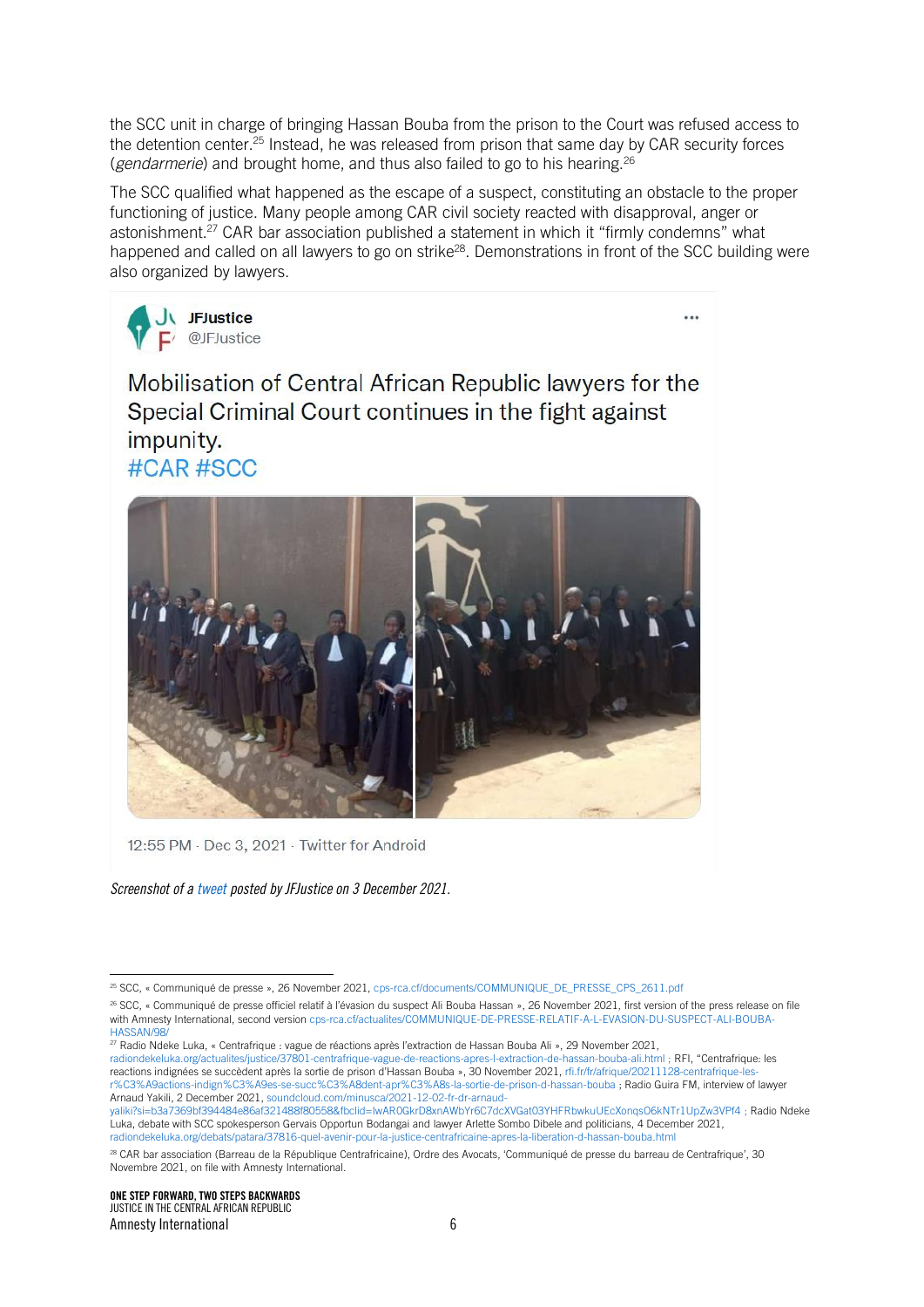In a press release from the Ministry of Justice dated 2 December, <sup>29</sup> CAR authorities explained that they released Hassan Bouba Ali on 26 November because the order to detain him was "outdated". The press release also stated that the Ministry of Justice was not aware of the arrest nor the release of the suspect, and that the Ministry "deplores the lack of communication between the SCC and the ministry". In fact, the order by the investigating judges was valid until 26 November 10 am, and it became outdated after 10 am only due to the prison's authorities refusal to hand the suspect over to the SCC unit beforehand. The decision to extend his pre-trial detention or to provisionally release him was in the judges' hands and should have been made during the hearing to be held on the same day. <sup>30</sup> Neither the prison authorities nor the ministry have the authority to order a release. In addition, judges of the SCC are independent, they have no obligation to report to the Ministry of Justice. CAR authorities acted in violation of a judicial decision, violating the law and their commitments to the fight against impunity and disregarding the victims and survivors' rights and demands for justice.

Finally, the press release concludes by recalling that the proceeding against Hassan Bouba Ali is not suspended nor ended, and that the Ministry "orders all police officers to implement all decisions by the SCC, according to law". Nevertheless, as of 6 December 2021, Hassan Bouba Ali was not rearrested yet nor has he yet appeared before the SCC judges again. Information about other past or ongoing proceedings before CAR tribunals is difficult to obtain, due in part to lack of written judgments or lack of public information. To the best of Amnesty International's knowledge, all other proceedings before ordinary tribunals appear to deal with minor crimes or crimes against the state (such as breach of state security, rebellion against the state, etc), rather than on the serious crimes people suffered in the context of the conflict.<sup>31</sup>

Given the scale and the gravity of crimes committed in the country since 2002 (see background chapter), the above-mentioned proceedings are far from enough to address the needs for justice. The vast majority of victims and survivors are still waiting for truth and justice. One member of CAR civil society told us: "We don't need the judgments of the second rank persecutors but rather to see the real persecutors being tried, those who may have been heads of the State or state institutions, and the leaders of rebel groups".<sup>32</sup> Many more people suspected to be responsible for perpetrating atrocities in CAR in the past two decades, including those who hold the most responsibility for these atrocities, must be brought to the courts.

The SCC, a UN-sponsored hybrid court based in Bangui, was created to fill this accountability gap, as a complementary mechanism to the ICC and the ordinary criminal courts. The SCC is a hybrid tribunal created in 2015 to investigate and prosecute crimes under international law and other serious human rights violations committed in CAR since January 2003.<sup>33</sup>

Since the publication of our latest report, in May 2021, 25 alleged CPC members were arrested but charges only seem to relate to crimes against the state. RadioNdekeLuka, "RCA: une vingtaine d'hommes armés présumés arrêtés puis présentés aux autorités", 2 May 2021, [radiondekeluka.org/actualites/justice/36888-rca-une-vingtaine-d-hommes-armes-presumes-arretes-puis-presentes-aux-autorites.html](http://www.radiondekeluka.org/actualites/justice/36888-rca-une-vingtaine-d-hommes-armes-presumes-arretes-puis-presentes-aux-autorites.html)

In November 2021, an investigating judge from Bangui criminal court ordered that 26 people including the former President Francois Bozizé, Noureddine Adam, Ali Darassa, Alkathim Mahamat, Maxim Mokom to be sent to trial, but again charges only relate to crimes against the state (such as rebellion, breach of state security, etc) except one charge of 'assassination', for which it is unclear what it refers to. RFI, "Centrafrique: des poursuites judiciaires entamées contre des chefs de groupes armés », 14 November 2021, [rfi.fr/fr/afrique/20211114-centrafrique-des-poursuites-judiciaires](https://www.rfi.fr/fr/afrique/20211114-centrafrique-des-poursuites-judiciaires-entam%C3%A9es-contre-des-chefs-de-groupes-arm%C3%A9s)[entam%C3%A9es-contre-des-chefs-de-groupes-arm%C3%A9s](https://www.rfi.fr/fr/afrique/20211114-centrafrique-des-poursuites-judiciaires-entam%C3%A9es-contre-des-chefs-de-groupes-arm%C3%A9s)

<sup>&</sup>lt;sup>29</sup> Justice Ministry (Ministère d'Etat chargé de la Justice, de la Promotion des Droits Humains et de la Bonne gouvernance), 'Communiqué de presse relatif à l'affaire Hassane Ali Bouba', 2 December 2021, signed by the General Director of Detention services. The press release became known to the public on 5 December, it is for instance available on the media Le Potentiel Centrafricain's website at [lepotentielcentrafricain.com/centrafrique-le](https://lepotentielcentrafricain.com/centrafrique-le-ministere-detat-charge-de-la-justice-se-prononce-sur-laffaire-hassan-ali-bouba-et-rassure-que-la-procedure-suit-son-cours/)[ministere-detat-charge-de-la-justice-se-prononce-sur-laffaire-hassan-ali-bouba-et-rassure-que-la-procedure-suit-son-cours/](https://lepotentielcentrafricain.com/centrafrique-le-ministere-detat-charge-de-la-justice-se-prononce-sur-laffaire-hassan-ali-bouba-et-rassure-que-la-procedure-suit-son-cours/)

<sup>30</sup> Loi organique No. 15-003 portant création, organisation et fonctionnement de la Cour Pénale Spéciale (SCC Statute), 3 June 2015, cps [rca.cf/documentation.php?idcategorie=14,](http://www.cps-rca.cf/documentation.php?idcategorie=14) articles 72 and 95 ; SCC, Cabinet d'Instruction No. 1, Ordonnance aux fins d'incarcération, 19 November 2021, paras. 16 to 20, On file with Amnesty International.

 $31$  For a more comprehensive analysis: Amnesty International, 'the 2020 report', Chapter 5, Section 5.2.1.

<sup>&</sup>lt;sup>32</sup> Interview with a member of a civil society group, Bangui, 21 October 2021

<sup>&</sup>lt;sup>33</sup> To know more about the SCC: Amnesty International, 'the 2020 report', Chapter 4, box pages 17-19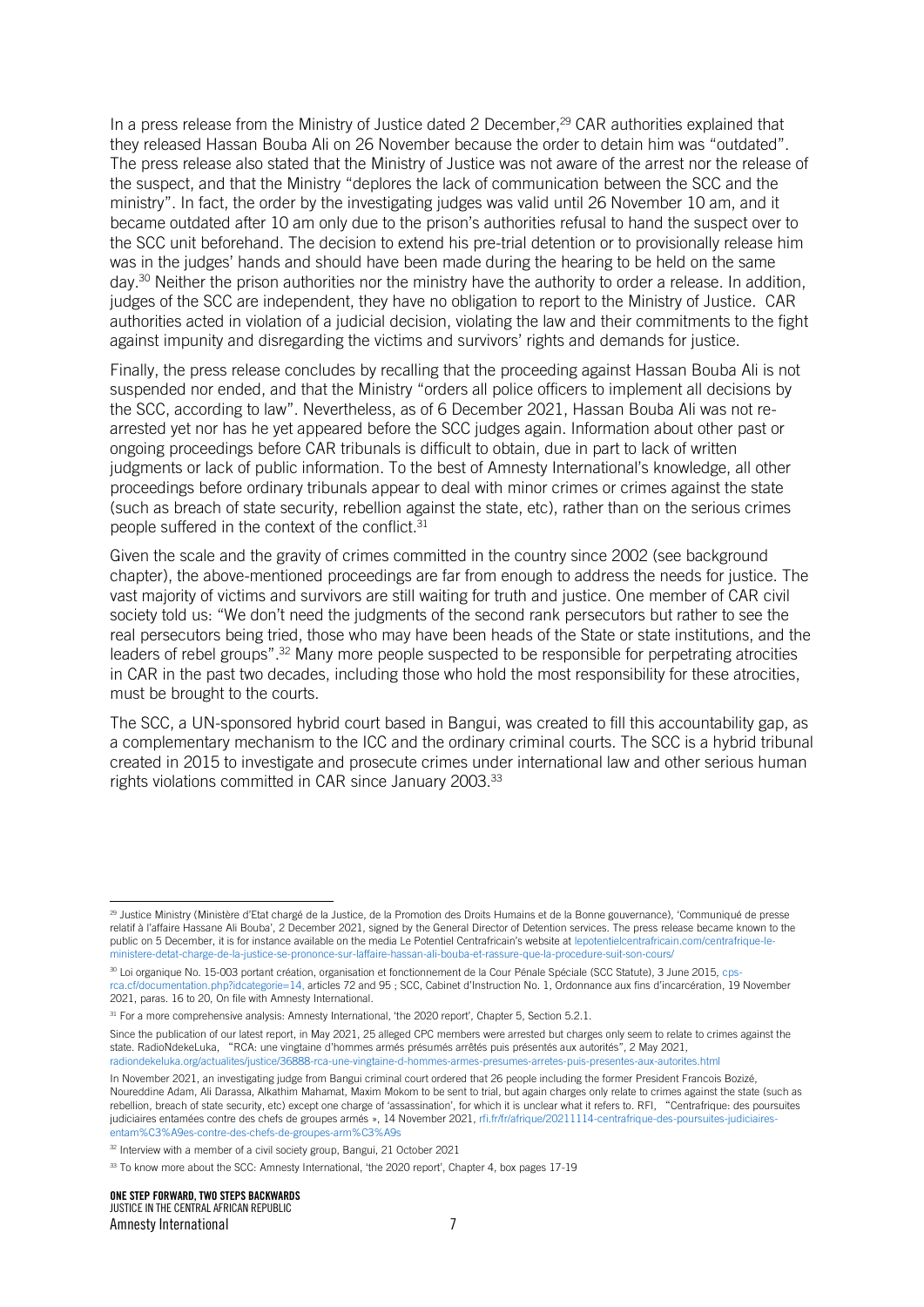

#### Q/A ON SUSPECTS CURRENTLY BEFORE THE SCC

#### Who are the suspects already detained for the SCC and what have they done?

22 individuals are currently in pre-trial detention on the order of the SCC.

21 individuals were arrested in 2019 and 2020 whose identities have not yet been disclosed: three individuals were arrested following the killings committed in Paoua in May 2019, nine individuals were arrested on 19 May 2020 in connection to killings perpetrated in Ndele in 2019 and 2020, and nine other individuals were arrested on 25 May in relation to attacks against civilians committed in Bambouti, Obo and Zemio in 2020<sup>34</sup>.

More recently, Eugene Barret Ngaikosset and Hassan Bouba Ali were arrested in September 2021 and November 2021 respectively<sup>35</sup>. The SCC informed the public that they were being prosecuted for charges of war crimes and/or crimes against humanity, although the Court did not specify which specific crimes. Hassan Bouba Ali was however released by CAR defence or security forces on 26 November 2021, without any authorisation from the judges, while he was expected to appear at the SCC on the same day (see above).

According to Human Rights Watch, Ngaikosset is allegedly responsible for the killing of dozens of civilians and the burning of thousands of homes in the country's northwest and northeast between 2005 and 2007 as commander in the Presidential Guard, as well as other crimes committed in Bangui in 2015 as a leader of an anti-balaka armed group<sup>36</sup>.

Hassan Bouba Ali was the Minister of Livestock and Animal Health at the time of the arrest, and is a former leader of the armed group UPC. The NGO The Sentry has alleged that he is responsible for an attack carried out against a camp of displaced people in Alindao in November 2018<sup>37</sup>, in which more than 70 civilians were killed, including children<sup>38</sup>.

#### Under what circumstances were they arrested?

It seems that the 22 individuals detained for the SCC were opportunistic cases, arrested either by CAR security forces or the MINUSCA and then transferred to the SCC.

The arrest of Hassan Bouba Ali in November 2021 was the first time that a person was arrested and brought to the SCC pursuant to the execution of an arrest warrant issued by the SCC. At first, its arrest showed a great step for the fight against impunity, but his release a few days later in contradiction with the judges' decision (see above) sadly demonstrates that CAR authorities are in fact ready to contravene judicial authority and to release people from detention to protect some individuals currently in position of power. As long as the competent police forces refuse to carry out SCC arrest warrants and to execute SCC decisions, the SCC will not be in control of its prosecutorial strategy and will be vulnerable to political interference.

#### When are they going to trial?

The SCC has recently declared that it will open its first trials in December 2021 or early 2022, but no information is available with regards to which cases and which suspects will be concerned.

Individuals currently in pre-trial detention should be sent to trial in a reasonable delay or be provisionally

38 Amnesty International, *Everything was in flames, The attack on a displaced persons camp in Alindao*, December 2018, [amnesty.org/en/documents/afr19/9573/2018/en/](https://www.amnesty.org/en/documents/afr19/9573/2018/en/)

<sup>&</sup>lt;sup>34</sup> Amnesty International, 'the 2020 report', Chapter 4, Section 4.2.2.

<sup>&</sup>lt;sup>35</sup> SCC, press releases quoted in footnotes 22 and 23 above

<sup>36</sup> Human Rights Watch, *Central African Republic, State of Anarchy, Rebellion and Abuses against Civilians*, September 2007,

[hrw.org/sites/default/files/reports/car0907webwcover\\_0.pdf](https://www.hrw.org/sites/default/files/reports/car0907webwcover_0.pdf) ; Human Rights Watch, "Central African Republic: Important Step for Justice, Special Criminal Court Charges Sanctioned Commander", September 2021, [hrw.org/news/2021/09/14/central-african-republic-important-step-justice](https://www.hrw.org/news/2021/09/14/central-african-republic-important-step-justice)

<sup>37</sup> The Sentry, Cultivating atrocities, French Sugar and Beverage Giant Castel Group Linked to the Funding of Brutal Militias in Central African Republic, August 2021, [thesentry.org/reports/cultivating-atrocities/](https://thesentry.org/reports/cultivating-atrocities/)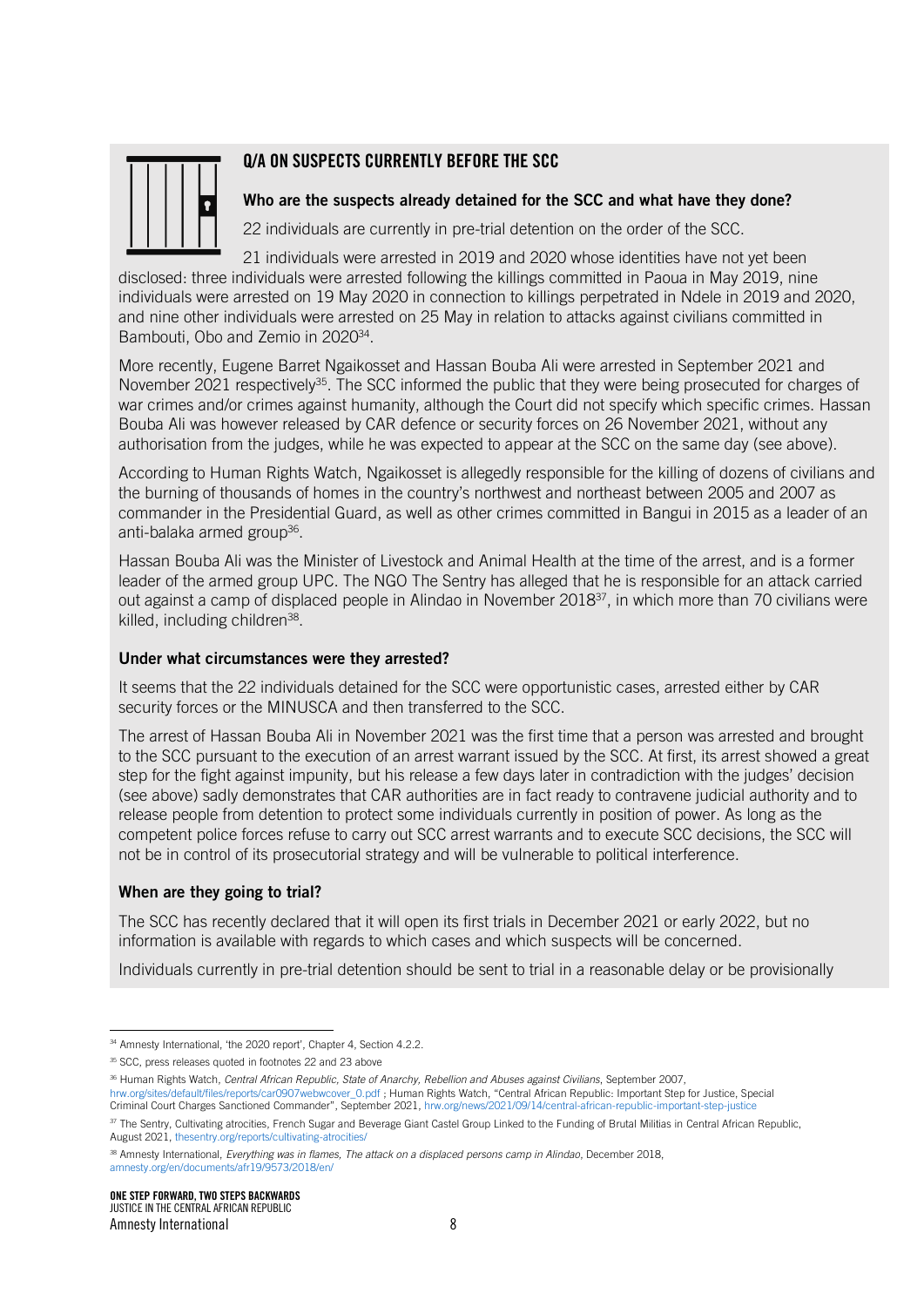released. Before the SCC, maximum time limits for pre-trial detention are 2 years, 6 months and 9 days<sup>39</sup>. This raises real concerns about the three individuals detained since 2019, whom legal basis and exact period of detention are unclear in the absence of public judicial decisions, but their period of pre-trial detention is likely to be close or past maximum time limits.

#### 3.2 SCC ARREST WARRANTS NOT EXECUTED

The Court has issued 25 (secret) arrest warrants. <sup>40</sup> Some of them have been out for over a year.

The Special Police Unit for the  $SCC<sup>41</sup>$  is the body primarily tasked with carrying out arrests. It is a police unit composed of CAR police officers and gendarmes who have been seconded to the Court and therefore take their orders from the SCC prosecutor and judges. In addition, and upon request from the SCC, MINUSCA may second UNPOL officers to the Special Police Unit for the SCC too.<sup>42</sup>

The Court may also request other CAR security forces<sup>43</sup> or MINUSCA to assist in the execution of arrest warrants. Paragraph 35(f) of the November 2021 UNSC resolution renewing MINUSCA's mandate enables the UN mission "to support for national and international justice" and expressly includes that the MINUSCA can "provide technical assistance […] to facilitate the operationalisation and the functioning of the SCC, in particular in the areas of investigations, arrests […]", and more broadly than just for the SCC, it can "without prejudice to the primary responsibility of the CAR authorities, support […] through apprehending and handing over to the CAR authorities, those in the country responsible for crimes involving serious human rights violations […], so that they can be brought to justice. <sup>44</sup>

Specific reasons for the non-execution of each arrest warrant cannot be disclosed, in order to preserve the confidentiality of these warrants. However, challenges may include:

- operational difficulties, including with regards to identifying and localizing suspects, accessing certain geographical areas if they are controlled by armed groups, ensuring the operation would not put lives of civilians in the area at risk, nor the lives of the officers carrying out the operation, whether during the operation or by retaliation;
- jurisdictional barriers in case the individual subject to the arrest warrant has crossed borders and is currently located on the territory of another state;
- CAR authorities and/or UN authorities simply refusing or delaying the execution of an arrest warrant for political reasons.

Indeed, operational difficulties in the current context of the ongoing conflict in CAR and the capacity limitations of both CAR police (including the Special Unit) and MINUSCA forces are not in doubt. However, Amnesty International's research concludes that the lack of political will – whether from CAR authorities and/or UN authorities - is also an obstacle, at least in some of these cases. The execution rate is extremely low (1 out of 25 – although the one carried out was followed by the unwarranted release of the suspect a few days later) and, as the case of Hassan Bouba Ali shows, all these suspects are not located in inaccessible areas or outside the country.

<sup>39</sup> SCC Rules, articles 67(G), 97(F) and (G). For more explanation on time limits of pre-trial detention in CAR: Amnesty International, 'the 2020 report', Chapter 4, box page 26.

<sup>&</sup>lt;sup>40</sup> SCC, "Audience accordée par le Président de la République Chef de l'Etat, Son Excellence le professeur Faustin Archange Touadéra, Président du Conseil Supérieur de la Magistrature à la CPS", 31 August 2021, [cps-rca.cf/actualites/](https://cps-rca.cf/actualites/Audience-accorda%EF%BF%BDe-par-le-Pra%EF%BF%BDsident-de-la-Ra%EF%BF%BDpublique-Chef-de-l-Etat,-Son-Excellence-le-professeur-Faustin-Archange-Touada%EF%BF%BDra,-Pra%EF%BF%BDsident-du-Conseil-Supa%EF%BF%BDrieur-de-la-Magistrature-a%EF%BF%BD-la-CPS/91/)

<sup>41</sup> Loi organique No. 15-003 portant création, organisation et fonctionnement de la Cour Pénale Spéciale (SCC Statute), 3 June 2015, [cps](http://www.cps-rca.cf/documentation.php?idcategorie=14)[rca.cf/documentation.php?idcategorie=14,](http://www.cps-rca.cf/documentation.php?idcategorie=14) articles 28 and 30; Loi No. 18-010 portant règlement de procédure et de preuve devant la Cour Pénale Spéciale de la république centrafricaine (SCC Rules), 2 July 2018, [cps-rca.cf/documentation.php?idcategorie=15,](https://cps-rca.cf/documentation.php?idcategorie=15) articles 60, 61, 67, 72, 92, 95, 96 and 97.

<sup>42</sup> SCC Statute, article 32; SCC rules, article 60.

<sup>43</sup> SCC Statute, articles 38 and 43; Loi No. 10-002 portant code de procédure pénale centrafricaine (CAR criminal procedure code), 6 January 2010, [cps-rca.cf/documentation.php?idcategorie=16,](https://cps-rca.cf/documentation.php?idcategorie=16) articles 11 and 85.

<sup>44</sup> UN Security Council (UNSC), Resolution 2605 (2021), 12 November 2021, UN Doc. S/RES/2605 (2021), paras 35(f)(iv) and (vii). See also para 35(f)(i) and (iii) for other basis to their power to arrest individuals in CAR.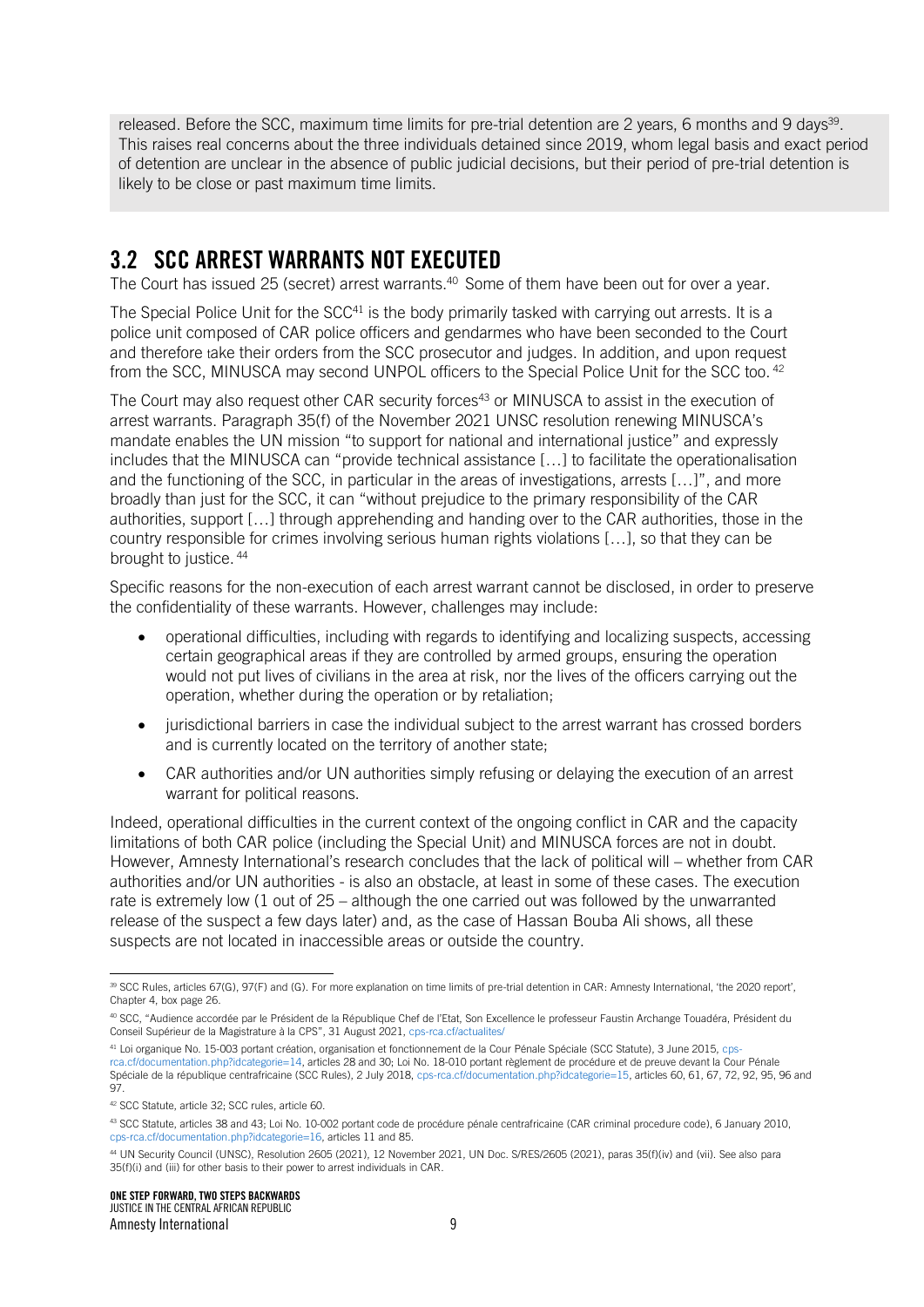As far as the UN Mission is concerned, MINUSCA has already carried out several arrests in the past<sup>45</sup> but it has never carried out an arrest pursuant to a warrant issued by the SCC. The UN advocates for victims' rights to truth, justice and reparations and substantially supports, both financially and technically, the SCC. Yet, MINUSCA seems very slow, if not incapable or unwilling, to assist by arresting the individuals who should be brought to the very same court that they created jointly with CAR authorities, and which they have heavily supported since.

## 4. SCC READY FOR ITS FIRST TRIALS, BUT GREATER INDEPENDENCE AND TRANSPARENCY NEEDED

#### 4.1 PROGRESS IN THE OPERATIONALISATION OF THE COURT, BUT DELAYS AT THE REGISTRY

Although it was envisaged from the start that the operationalisation of the hybrid court be accomplished gradually, in 2020 Amnesty International concluded that the Court was facing some serious challenges impeding its proper functioning and the start of the first trials.<sup>46</sup>

These challenges included the recruitment of international judges and staff and the establishment of the legal representation system. Significant progress was observed over the past 12 months with regards to these issues. International judges were recruited in all chambers of the Court and deployed to Bangui – except, at the time of writing of this brief, the two international judges for the appeal chamber to be deployed in the following days.<sup>47</sup> Missing judges at the *Chambre d'Assises* (trial chamber) are therefore no longer an obstacle to the opening of the first trials.

In parallel, the *corps spécial d'avocats* (SCC-admitted list of lawyers) was established in October 2020, with an initial list of 32 Central African lawyers qualified to represent parties in cases before the SCC.<sup>48</sup> However, international lawyers have not been appointed yet, and the review of their applications appears to be delayed.

The operationalisation of the Registry of the Court has also seen some progress,<sup>49</sup> but the recruitment of the international deputy Registrar has failed to date. This deputy Registrar has a crucial role to ensure the good governance of the SCC as this person would be responsible, among other things, for managing finances and security aspects at the Court.<sup>50</sup>

In addition, the administrative and financial management of the Court remains entirely in the hands of the United Nations Development Programme (UNDP). As described in its 2020 report, Amnesty International is of the view that this unprecedented and singular arrangement of a hybrid court threatens the independence and the day-to-day good functioning of this judicial institution.<sup>51</sup> Despite the fact that internal recommendations at the UN also stress the need to develop the Court's expertise and autonomy in view of "gradually reducing the international support and ultimately remove it", <sup>52</sup> it is

<sup>50</sup> SCC rules, article 43.

<sup>45</sup> For instance, those arrested during combat in 2020 and who were later transferred to the SCC, or the arrest of Said upon an ICC arrest warrant.. <sup>46</sup> Amnesty International, 'the 2020 report', Chapter 4, Sections 4.1.1 and 4.1.2.

<sup>&</sup>lt;sup>47</sup> Two judges from Switzerland were nominated as investigating judges in October 2020 (Décret No 20.365), three judges from Belgium, Burkina Faso and Madagascar were nominated to the pre-trial chamber, the Office of the Special Prosecutor, and the trial chamber respectively in January 2021 (decree unavailable), and two from France and Germany were nominated to the Appeals Chamber in October 2021 (Décret No 21.203). All chambers have thus the required minimum number of international judges, although the trial chamber will likely need two additional international judges when several cases enter the trial phase.

<sup>&</sup>lt;sup>48</sup> Organe paritaire chargé de l'admission des candidats au corps spécial d'avocats près la Cour Pénale Spéciale de la République Centrafricaine (OPCPSRCA), Decision portant admission des avocats nationaux au Corps Spécial d'Avocats près la Cour Pénale Spéciale, Decision No. 001/OPCPS/2020. The head of the *corps special* was also nominated by the same body the following month.

<sup>49</sup> At the time of writing, two units out of the 7 units of the Registry were not operational yet: the unit for the information management, and the unit for the administration of the court (human resources, logistics, etc).

<sup>51</sup> Amnesty International, 'the 2020 report', Chapter 6, Section 6.1.2.

<sup>&</sup>lt;sup>52</sup> Rapport d'évaluation des besoins et des services déjà en place au Greffe de la Cour pénale spéciale centrafricaine par Martin Petrov, 2018, paras 148-149, on file with Amnesty International.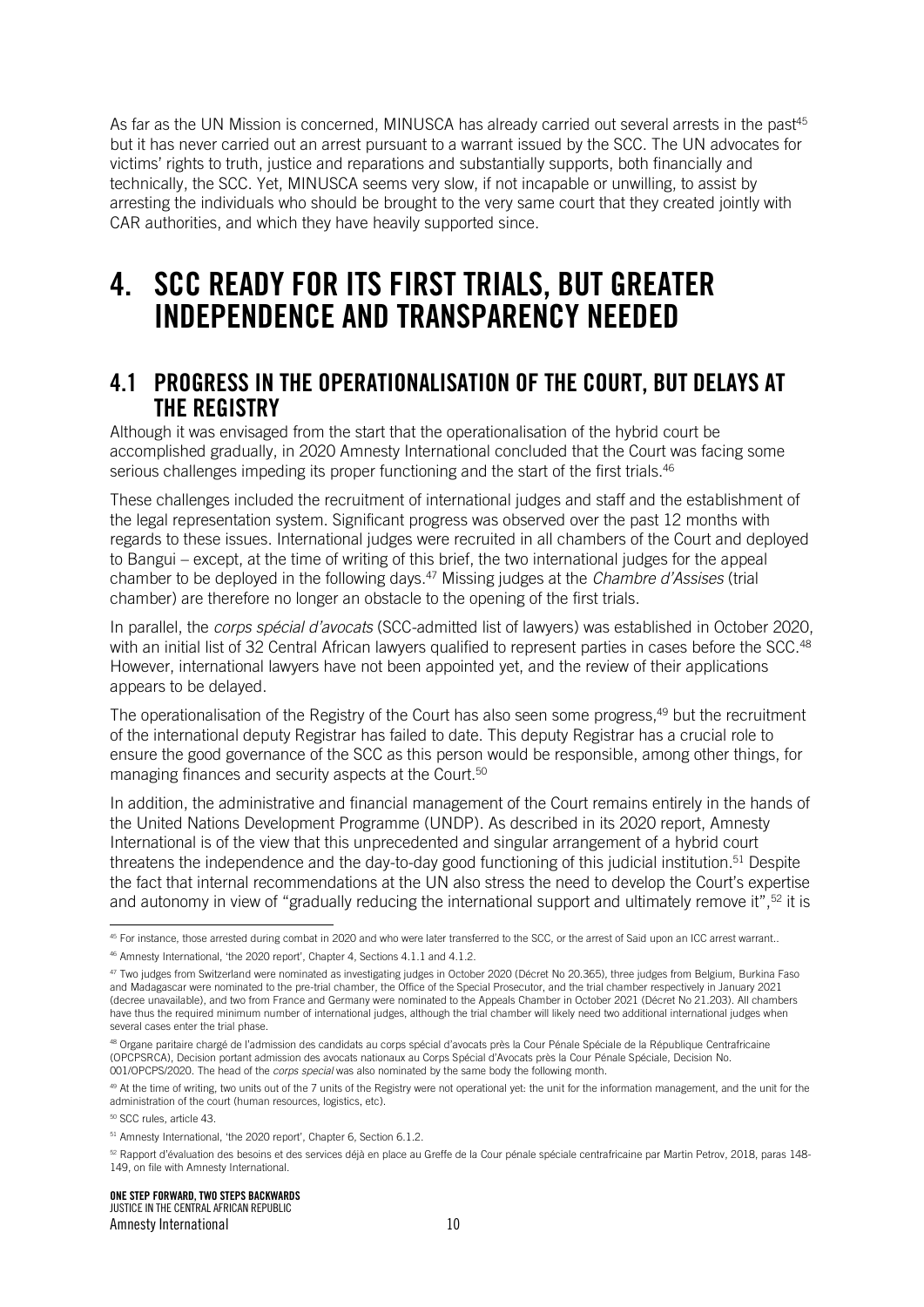clear that no step has been taken over the past 12 months to transfer capacity with regard to, and then full responsibility for, administrative and financial management from the UNDP to the SCC Registry. To ensure the independence of the Court, all partners involved should truly commit and work towards the establishment of a fully operational Registry, with the expertise and the staff needed to become in charge of the full administration of the Court.

#### 4.2 MORE TRANSPARENCY ON THE ONGOING PROCEEDINGS IS STILL NEEDED

The SCC became active over three years ago in October 2018 and has an initial five-years mandate. At the end of October 2021, 12 cases were before the investigating judges, no closing order had been issued yet (*ordonnance de cloture*) and the opening of the first trials were planned to take place in December 2021.<sup>53</sup>

The Court has made some efforts to improve the transparency of its judicial activities, through some updates given in public events and more information given about the latest arrests, including identities and broad charges pending against the two individuals arrested and brought to the SCC this year (see box in previous section).

Nonetheless, much more effort needs to be made<sup>54</sup>. Updated information with regard to the state of proceedings, as well as what crimes these proceedings relate to, remains very difficult, if not impossible, to find. Not a single judicial decision has been made public to date either, not by the Special Prosecutor, nor the Investigating Judges, nor the Indictment chamber. Some minimum information on ongoing investigations and cases, as well as at least redacted versions of judicial decisions, should be made available to the public.

## 5. OTHER CAR TRIBUNALS: CRIMINAL SESSIONS DELAYED AND MILITARY TRIBUNALS VIOLATING INTERNATIONAL LAW NORMS

#### 5.1 NO ORDINARY CRIMINAL SESSIONS HELD WITHIN 20 MONTHS

Under the criminal procedure law of the Central African Republic<sup>55</sup> the Ministry of justice with the general assembly of the Courts of Appeal must organize at a minimum 6 criminal sessions per year in the 3 provinces of the country, namely in Bouar (West zone), Bambari (East zone) and Bangui. But since 7 February 2020, no sessions have been organized in the country. The President of the Republic has said on several occasions<sup>56</sup> that his second term would prioritize the fight against impunity, and the Minister of Justice has repeated this on several occasions. Yet this apparent political will has not yet materialized.

Several causes could explain the state of lethargy in which the justice sector finds itself. Firstly, the coronavirus pandemic has severely affected the sector. <sup>57</sup> Several magistrates were infected. Quarantine has been organized in the courts and in the administration. Several people interviewed by Amnesty International also pointed to the political and security situation in the country in December 2020 and the first half of 2021 to explain why no criminal sessions could be organized in the country

<sup>53</sup> SCC, "Audience accordée par le Président de la République Chef de l'Etat, Son Excellence le professeur Faustin Archange Touadéra, Président du Conseil Supérieur de la Magistrature à la CPS", 31 August 2021, [cps-rca.cf/actualites/](https://cps-rca.cf/actualites/Audience-accorda%EF%BF%BDe-par-le-Pra%EF%BF%BDsident-de-la-Ra%EF%BF%BDpublique-Chef-de-l-Etat,-Son-Excellence-le-professeur-Faustin-Archange-Touada%EF%BF%BDra,-Pra%EF%BF%BDsident-du-Conseil-Supa%EF%BF%BDrieur-de-la-Magistrature-a%EF%BF%BD-la-CPS/91/) ; interviews with SCC and MINUSCA staff, Bangui, October 2021.

<sup>54</sup> Amnesty International, 'the 2020 report', Chapter 4, Section 4.2.1.

<sup>55</sup> Criminal procedure code, article 220

<sup>56</sup> Discours de son excellence, Professeur Faustin Archange Touadera President de la République, Chef de l'Etat à l'occasion de la Rentrée judiciaire 2020-2021, le 16 juillet 2021, on file with Amnesty International.

<sup>57</sup> Interviews with several people working with ministry of justice, ordinary tribunals, civil society and MINUSCA, Bangui, 21, 22, 25 and 26 October 2021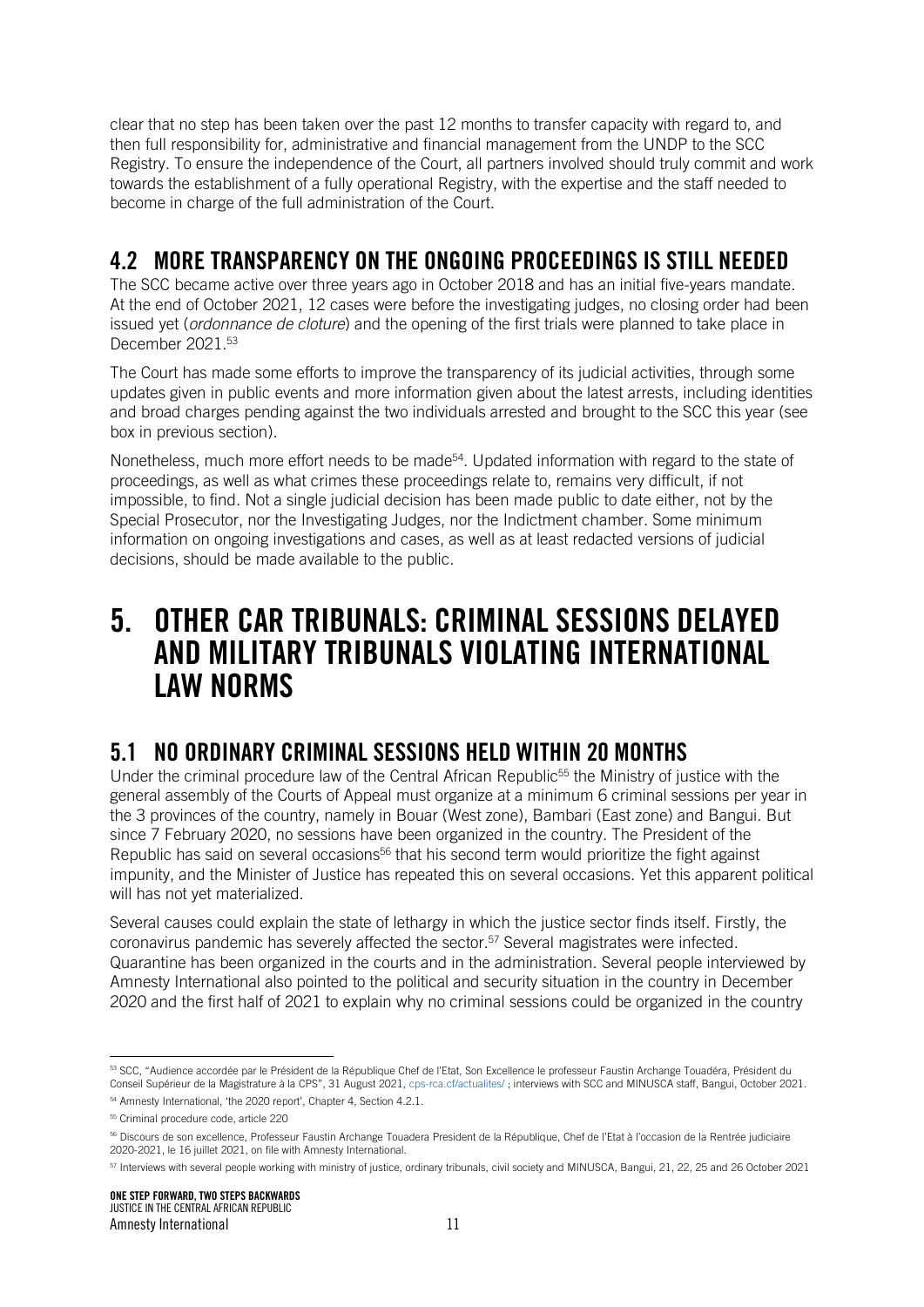during that period. <sup>58</sup> In this context (see Background chapter), judges and prosecutors did not feel protected and were afraid to tackle criminal cases. Moreover, the Minister of Justice was absent for months for illness and was officially replaced only in June 2021.

Despite real challenges created by the pandemic and the security situation in the country, the failure to organize any criminal session in 20 months also shows lack of political will and a dysfunctional criminal justice system.



*Bangui appeals court, where criminal sessions should be held. Bangui, October 2021. © Amnesty International*

The issue of the budget illustrates this well. The national budget provides for the allocation of 20 million CFA Francs for the organization of the Bangui criminal sessions, 3 million for those of Bouar and 1 million for those of Bambari.<sup>59</sup> But for the Bouar session relocated to Berberati scheduled for 22 October 2021, which was the only criminal session scheduled this year, the authorities were unable to contribute financially and this led to postponing the session to an unknown date: <sup>60</sup> It should be noted that the Ministry of Justice receives budgetary support from the European Union, in particular within the framework of the sectoral justice policy. The amounts granted are transferred to the public treasury account and are fungible in the national budget. <sup>61</sup> According to several people met by Amnesty International, the security situation in the country led the authorities to prioritize certain expenses over the budget intended for the Ministry of Justice. 62

The failure to hold criminal sessions has an impact on the victim's right to justice but also on people's right to be tried in a reasonable time. Hundreds of individuals are held in pre-trial detention over the time limits set by the law, and sometimes for several years, waiting for their day in court. The Bangui detention centers (Camp de Roux, Bimbo and Ngaragba) are overcrowded. The pre-trial detention rate is said to have reached 92% at some point in 2020, the rate was then reduced after the organization of special hearings to lower this rate as well as measures taken during the Covid 19

[02/Loi%20de%20Finances%202021.pdf](http://www.finances.gouv.cf/sites/default/files/2021-02/Loi%20de%20Finances%202021.pdf)

<sup>62</sup>Interviews, confidential, Bangui, October 2021

<sup>&</sup>lt;sup>58</sup> Interviews with several people working with ministry of justice and ordinary tribunals, Bangui, 21, 22 and 26 October 2021

<sup>59</sup> Loi de finance N°20-025 arrêtant budget de l'Etat pour l'année 2021, [finances.gouv.cf/sites/default/files/2021-](http://www.finances.gouv.cf/sites/default/files/2021-02/Loi%20de%20Finances%202021.pdf)

<sup>&</sup>lt;sup>60</sup> Interview with Ministry of justice staff, Bangui, 21 October 2021; interview with criminal court staff, Bangui, 21 October 2021; interview with UN staff, Bangui, 22 October 2021; interview with member of civil society, Bangui, 27 October 2021;

<sup>&</sup>lt;sup>61</sup> Several millions of euros were planned for support to the implementation of the justice sector policy, therefore including organization of criminal sessions. Information gathered with the EU delegation, on file with Amnesty International.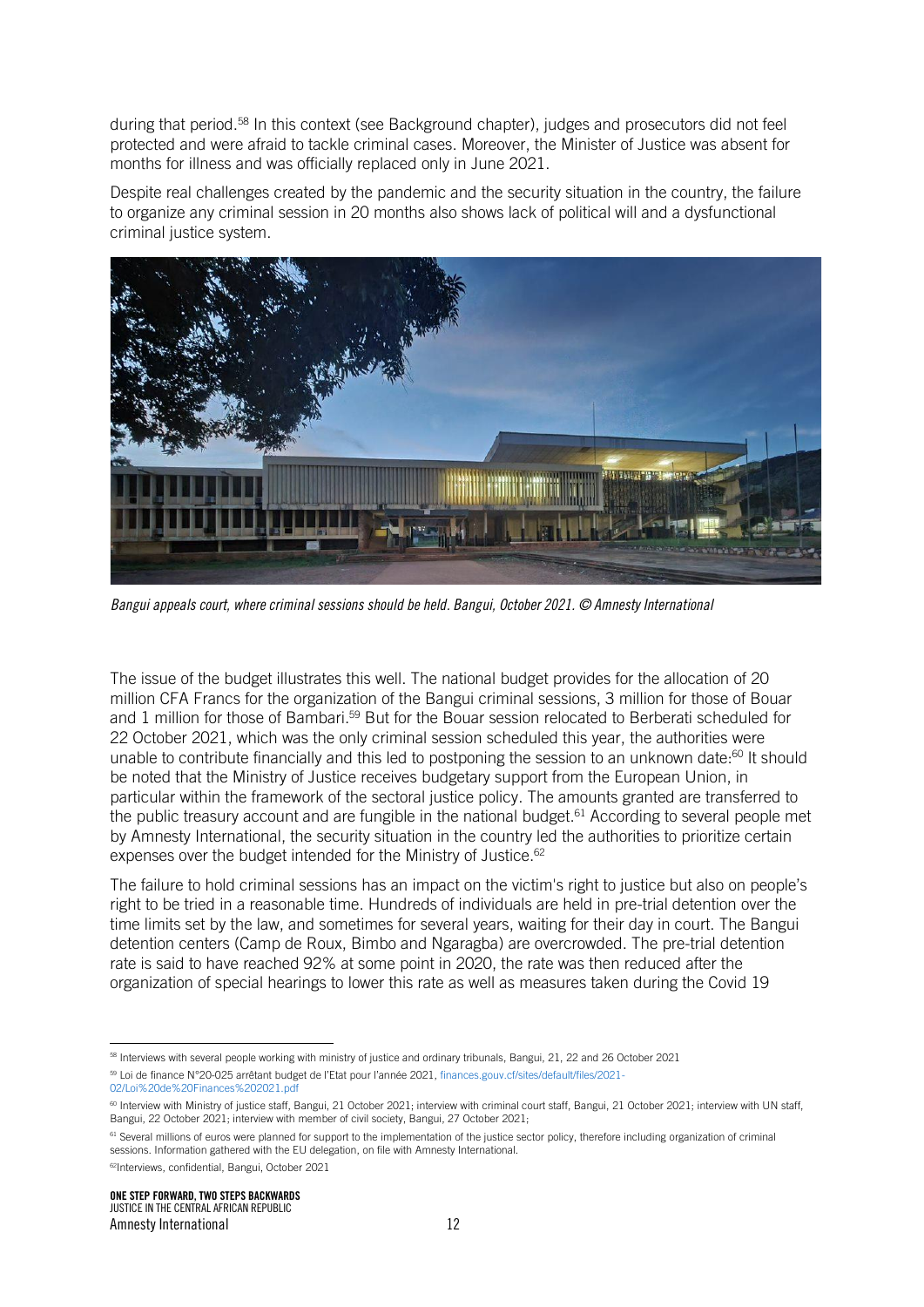pandemic. As of end of November 2021, 80,5 % of the total number of detainees in CAR are in pretrial detention. 63

During the new judicial year, the President of the Republic had moreover denounced this situation affirming that *"*Today, due to the cruel lack of follow-up of cases by the investigating judges, we can only offer detainees one meal per day instead of two, […] we can only spend an average of 299 FCFA per day and per inmate, which is unacceptable." He also added that "With 75% of detainees in preventive detention, we are not honoring our national and international commitments." *64*

#### 5.2 CAR MILITARY COURTS SHOULD NOT BE PROSECUTING CRIMES AGAINST CIVILIANS

On 24 March 2017, a new military justice code was adopted by the National Assembly and promulgated by the President<sup>65</sup>. On 9 July 2020, judges for the military courts were appointed for the first time by the President. In September 2021, the Bangui military court sessions were opened. These are composed of a magistrate of the ordinary judicial system, assisted by four assessors from the ranks of the army or the gendarmerie. Nine cases were examined concerning cases of desertion, sales of weapons and military equipment but also crimes against civilians, in particular assassinations. 66

In the previous report in 2020,<sup>67</sup> Amnesty International recalled that in accordance with international law, military courts should not have jurisdiction to try soldiers who have allegedly committed violations of international humanitarian law or acts targeting civilians. These cases must fall under ordinary courts. <sup>68</sup> ACHPR's principles and guidelines on the right to a fair trial read: "The only purpose of military courts shall be to determine offences of a purely military nature committed by military personnel." 69

However, there were no step towards amending the law for that purpose and, on the contrary, the holding of these sessions was presented as a success in the fight against impunity within the armed forces, <sup>70</sup> suggesting that there is currently no intention to remove jurisdiction of military courts over crimes committed against civilians, even possibly crimes under international law.

<sup>66</sup> Deutch Welle, " "Non" à l'impunité au sein de l'armée en Centrafrique », 1 October 2021[, dw.com/fr/centrafrique-justice-forces-de](https://www.dw.com/fr/centrafrique-justice-forces-de-s%C3%A9curit%C3%A9/a-59373867)[s%C3%A9curit%C3%A9/a-59373867;](https://www.dw.com/fr/centrafrique-justice-forces-de-s%C3%A9curit%C3%A9/a-59373867) RJDH, « Centrafrique : Neuf personnes condamnées par la Cour Martiale au cours de son à Bangui », 10 October 2021[, rjdhrca.org/centrafrique-neuf-personnes-condamnees-par-la-cour-martiale-au-cours-de-son-a-bangui/](https://www.rjdhrca.org/centrafrique-neuf-personnes-condamnees-par-la-cour-martiale-au-cours-de-son-a-bangui/)

<sup>&</sup>lt;sup>63</sup> MINUSCA, Section des affaires judiciaires et pénitentiaires, Unité des affaires pénitentiaires, « Statistiques pénitentiaires », November 2021, On file with Amnesty International.

<sup>&</sup>lt;sup>64</sup> Discours de son excellence, Professeur Faustin Archange Touadera President de la République, Chef de l'Etat à l'occasion de la Rentrée judiciaire 2020-2021, le 16 juillet 2021, on file with Amnesty International.

<sup>65</sup> Loi No. 17.012 du 24 Mars 2017 portant code de justice militaire centrafricain (military justice code), 24 March 2017,

ihldatabases.icrc.org/applic/ihl/ihlnat.nsf/implementingLaws.xsp?documentId=46E93838DB5EA948C12582E300530080&action=openDocument&xp\_co untrySelected=CF& xp\_topicSelected=GVAL-992BU6&from=state

<sup>67</sup> Amnesty International, 'the 2020 report', Chapter 5, Section 5.3.

<sup>68</sup> See for examples: HRC, Concluding observations: Democratic Republic of Congo, UN Doc CCPR/C/COD/CO/3 (2006), para. 21; CAT Concluding Observations: Guatemala, UN Doc.CAT/C/GTM/CO/4 (2006) para 14; ACHPR, Wetsh'okonda Koso and others vs Democratic Republic of the Congo (Communication 281/2003), 26th annual report (2008), paras 85-87.

<sup>69</sup> ACHPR, Principles and guidelines on the right to a fair trial and legal assistance in Africa, 2003, section L.

<sup>70</sup> Radio Ndeke Luka, Centrafrique/Justice: 10 ans de prison pour un sous-officier de l'armée nationale, 28 September 2021,

[radiondekeluka.org/actualites/justice/37491-centrafrique-justice-10-ans-de-prison-pour-un-sous-officier-de-l-armee-nationale.html](https://www.radiondekeluka.org/actualites/justice/37491-centrafrique-justice-10-ans-de-prison-pour-un-sous-officier-de-l-armee-nationale.html) ; confirmed by several people we interviewed in Bangui in October 2021.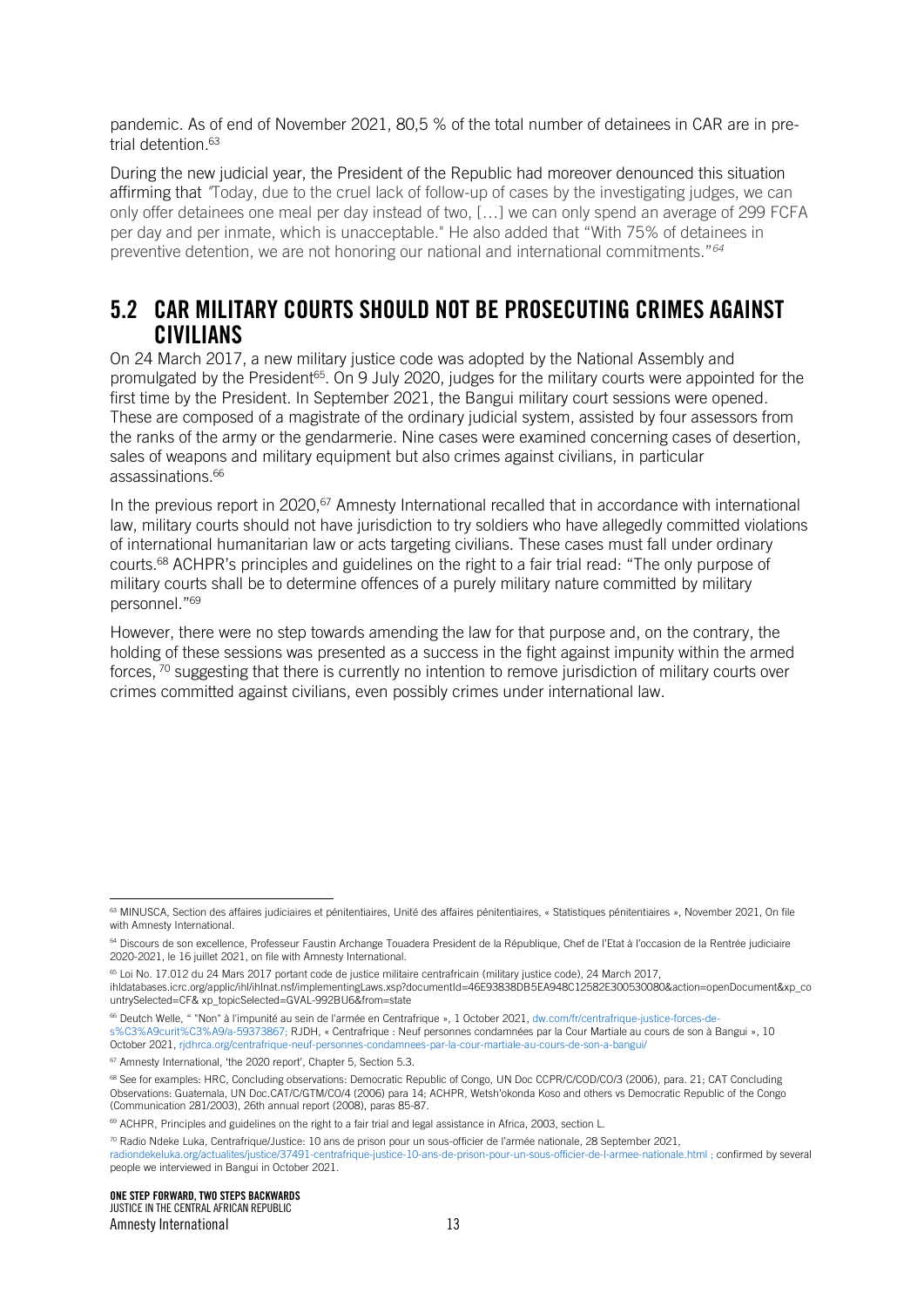# 6. RECOMMENDATIONS

In addition to recommendations of Amnesty International's latest report on justice in the Central African Republic,<sup>71</sup> we have a few updated recommendations below:

## TO CAR AUTHORITIES

- Ensure all alleged perpetrators of crimes under international law and other serious violations or abuses committed since 2002, from all sides of the conflict, are investigated and prosecuted in fair trials with no recourse to the death penalty, including by taking the following measures:
	- Take all possible measures to ensure the execution of SCC arrest warrants.
	- Organize a minimum of six criminal sessions per year as required under CAR criminal procedure code, in Bangui, Bouar and Bambari or moved to another location when the security situation does not make it possible, and until a permanent criminal justice system is eventually put in place.
	- Amend the military justice code, in particular article 21, to ensure that the jurisdiction of military courts is limited to purely military offenses committed by military personnel and explicitly excludes jurisdiction over crimes committed against civilians, in particular crimes under international law.

### TO THE SPECIAL CRIMINAL COURT

- Ensure investigations and prosecutions by the SCC focus on crimes under international law showing a certain degree of gravity, including against those most responsible for these crimes, as per the Court's own statute and prosecutorial strategy.
- Ensure that all steps are taken to enable the execution of arrest warrants, including transmitting the warrants to the special police unit, CAR security forces and MINUSCA and making extradition requests to other States when relevant.
- Improve the transparency of the judicial activities of the Court, including but not limited to:
	- Providing statistics on the website as well as to the public in CAR via regular outreach activities: number of cases, number of complaints received, number of suspects charged, number of suspects detained, number of victims constituted civil parties and so forth;
	- Providing a minimum of information on each case on the website as well as to the public in CAR regularly, including identities of individuals who have been indicted and their lawyers (or at least reasons why the identities cannot be disclosed), the stage of the proceedings in a given case, conduct of hearings;
	- Giving access to judicial decisions, in full or in redacted versions.
- Speed up, in coordination with the *organe paritaire*, the nomination of international lawyers qualified to represent defendants and civil parties before the Court.

#### TO THE UN AND OTHER PARTNERS

- Upon request, States and the UN should take all feasible steps to assist in the execution of arrest warrants issued by the SCC.
- States, in particular African and other Francophone states, should urgently respond to the call for secondment of the Deputy Registrar and other international staff to the Registry of the SCC.
- Ensure that all necessary measures are taken to enable the transition towards an administrative and financially autonomous SCC in order to strengthen the independence of the Court.

<sup>71</sup> Amnesty International, 'the 2020 report', Chapter 7.